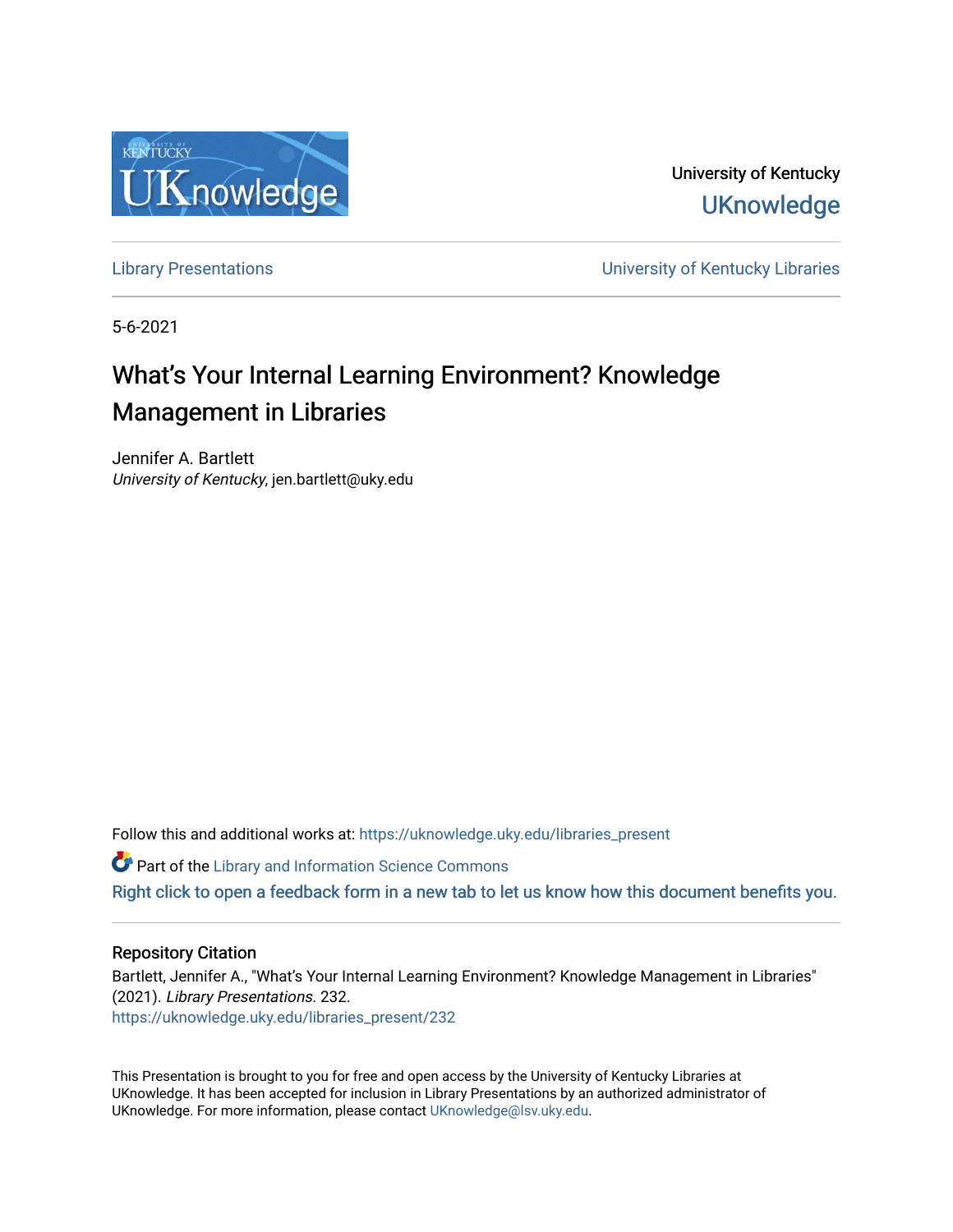

#### WHAT'S YOUR INTERNAL LEARNING ENVIRONMENT?

Knowledge Management in Libraries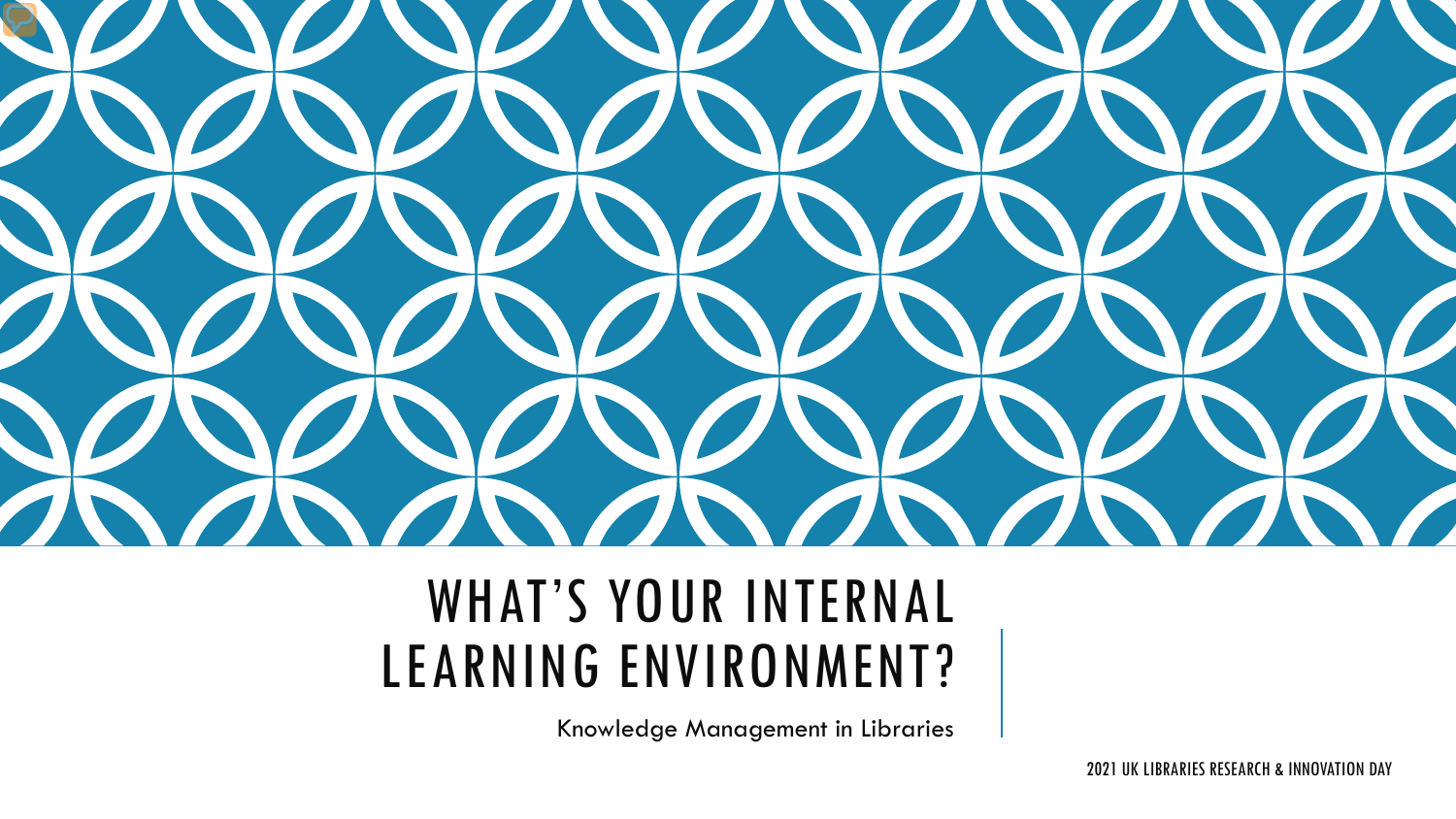Debra has been a senior legal researcher in your firm for well over 30 years and announces her retirement. Two weeks later, she is in Hawaii and you realize you don't have access to any of her files or documentation. What do you do?

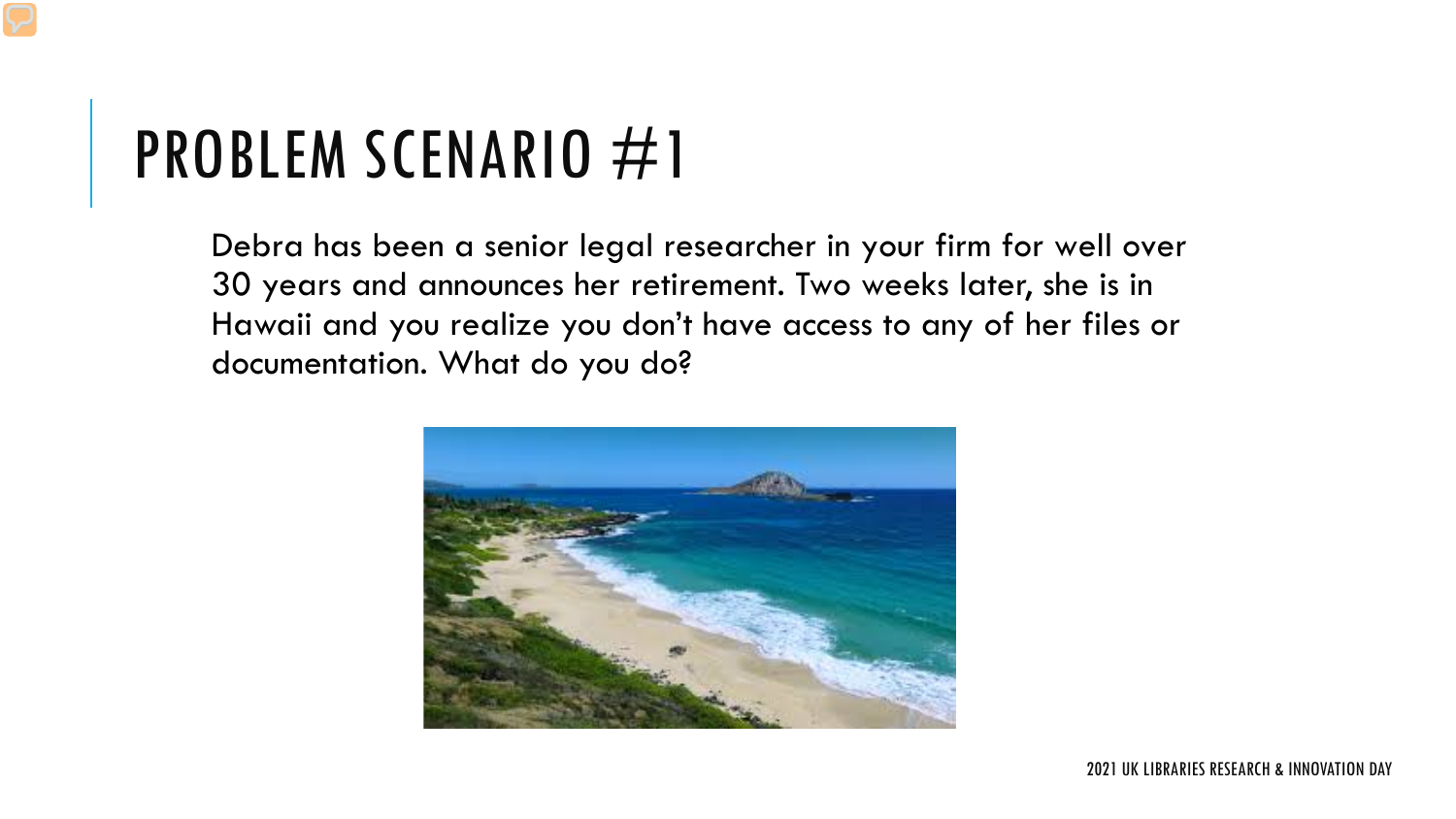Student workers at your circulation desk are consistently confused about how to register new community borrowers for library cards. What do you do?



https://alyse329.wordpress.com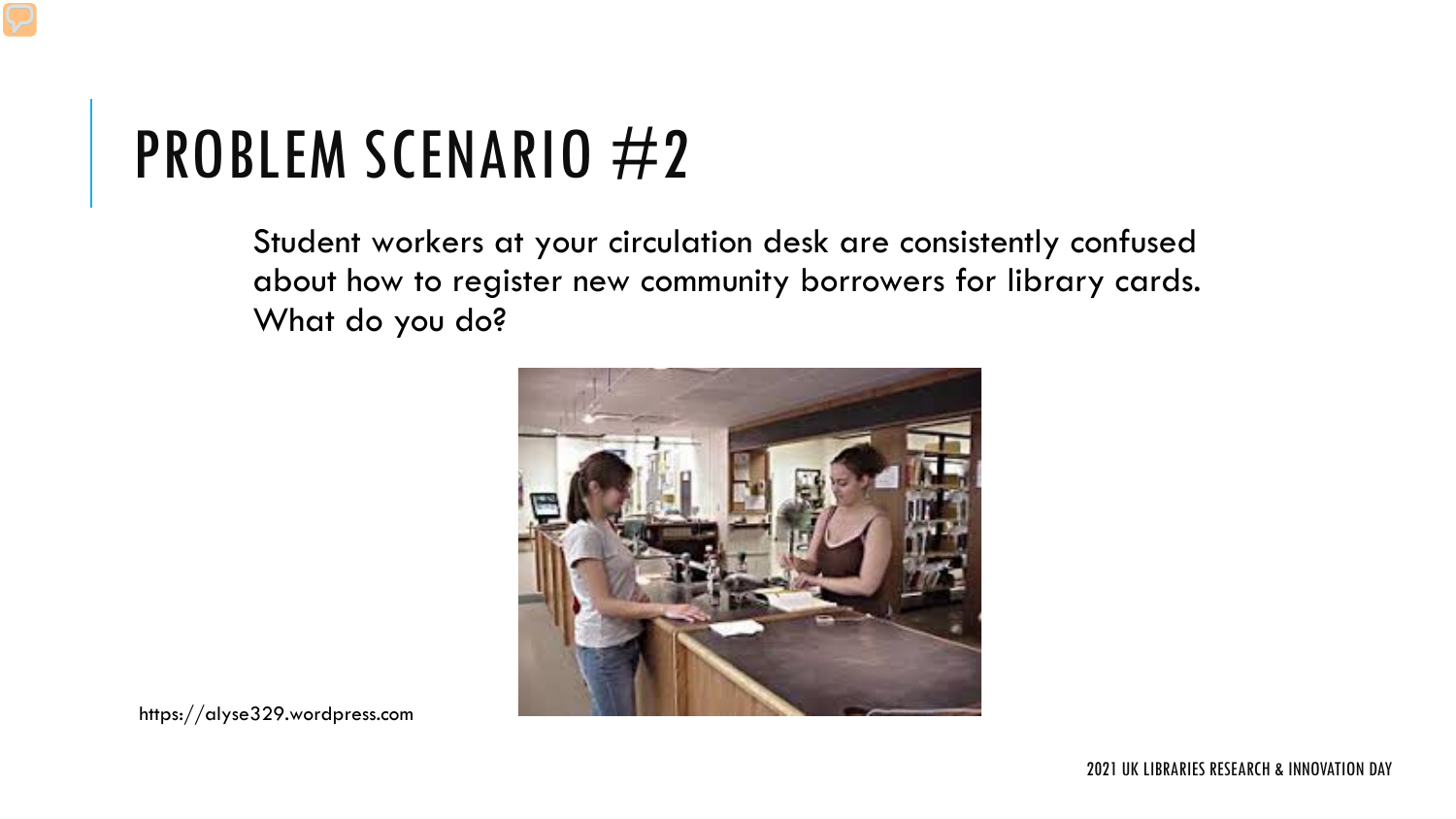Think of an internal information-related problem where you work. It could deal with staffing, documentation, workflow, redundancy, anything. What do you do?

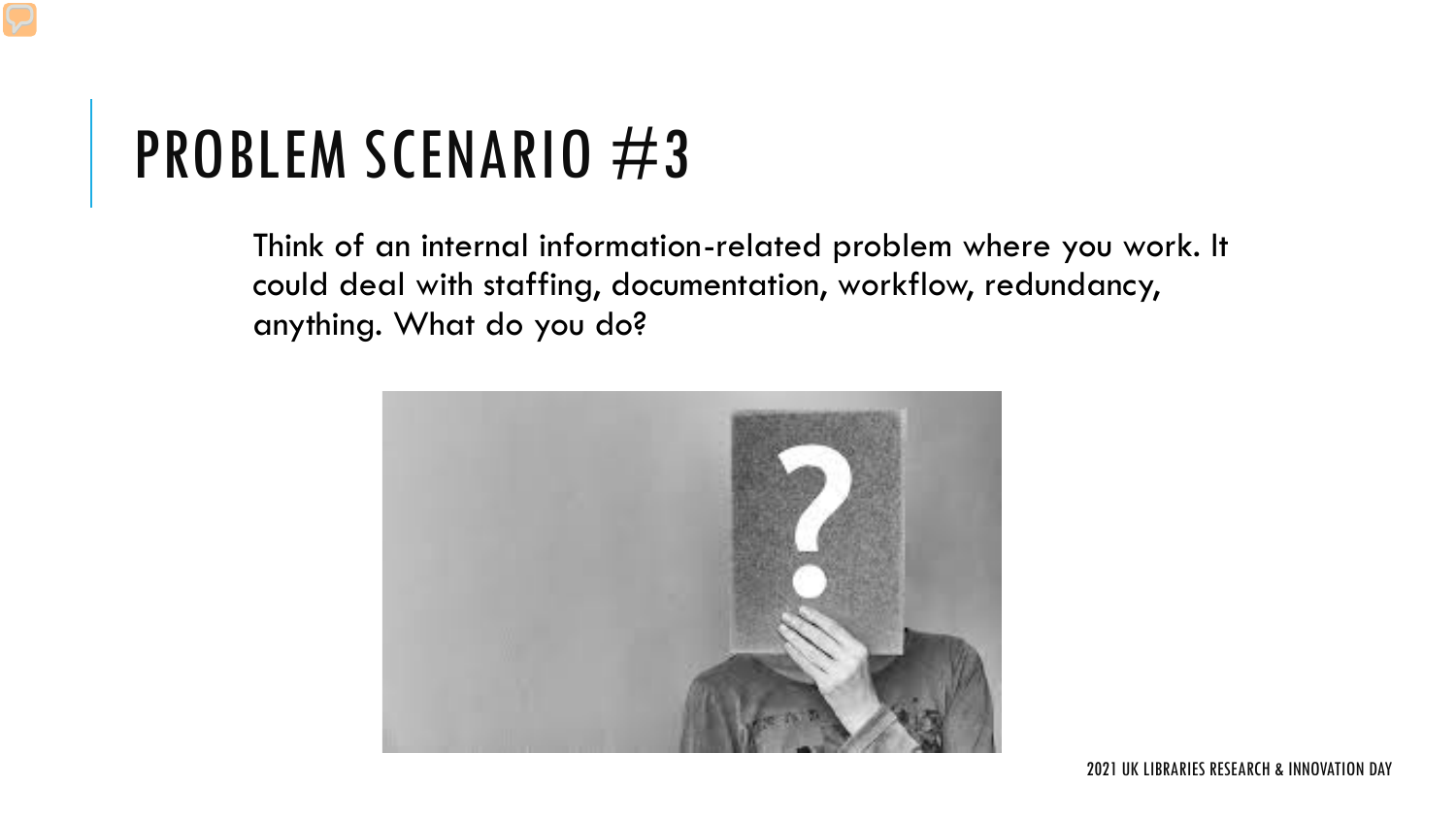#### WHAT IS KNOWLEDGE MANAGEMENT?

"Knowledge management is the process of capturing, distributing, and effectively using knowledge." (1994)

"Knowledge management is a discipline that promotes an integrated approach to identifying, capturing, evaluating, retrieving, and sharing all of an enterprise's information assets. These assets may include databases, documents, policies, procedures, and previously un-captured expertise and experience in individual workers." (1998)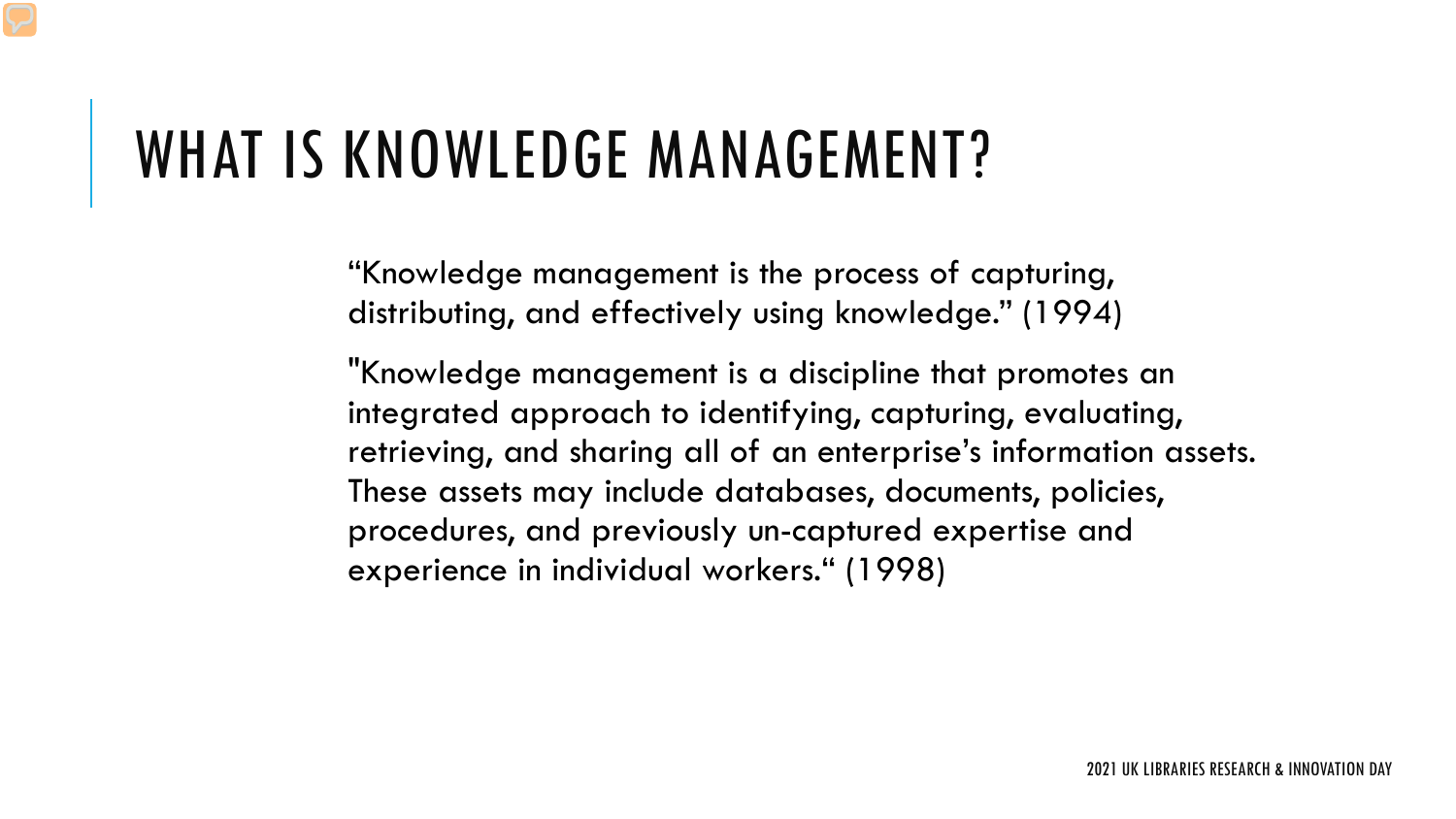# TACIT VS. EXPLICIT KNOWLEDGE

#### TACIT (PERSONAL)

Difficult to explain

Personal and context-specific

Examples: hands-on skills, special techniques, employee experiences

"know-how"

#### EXPLICIT (GROUP)

Can be articulated, captured in drawings and writing

Can be transferred to others and archived

Examples: online tutorials, procedures manuals

"know-what"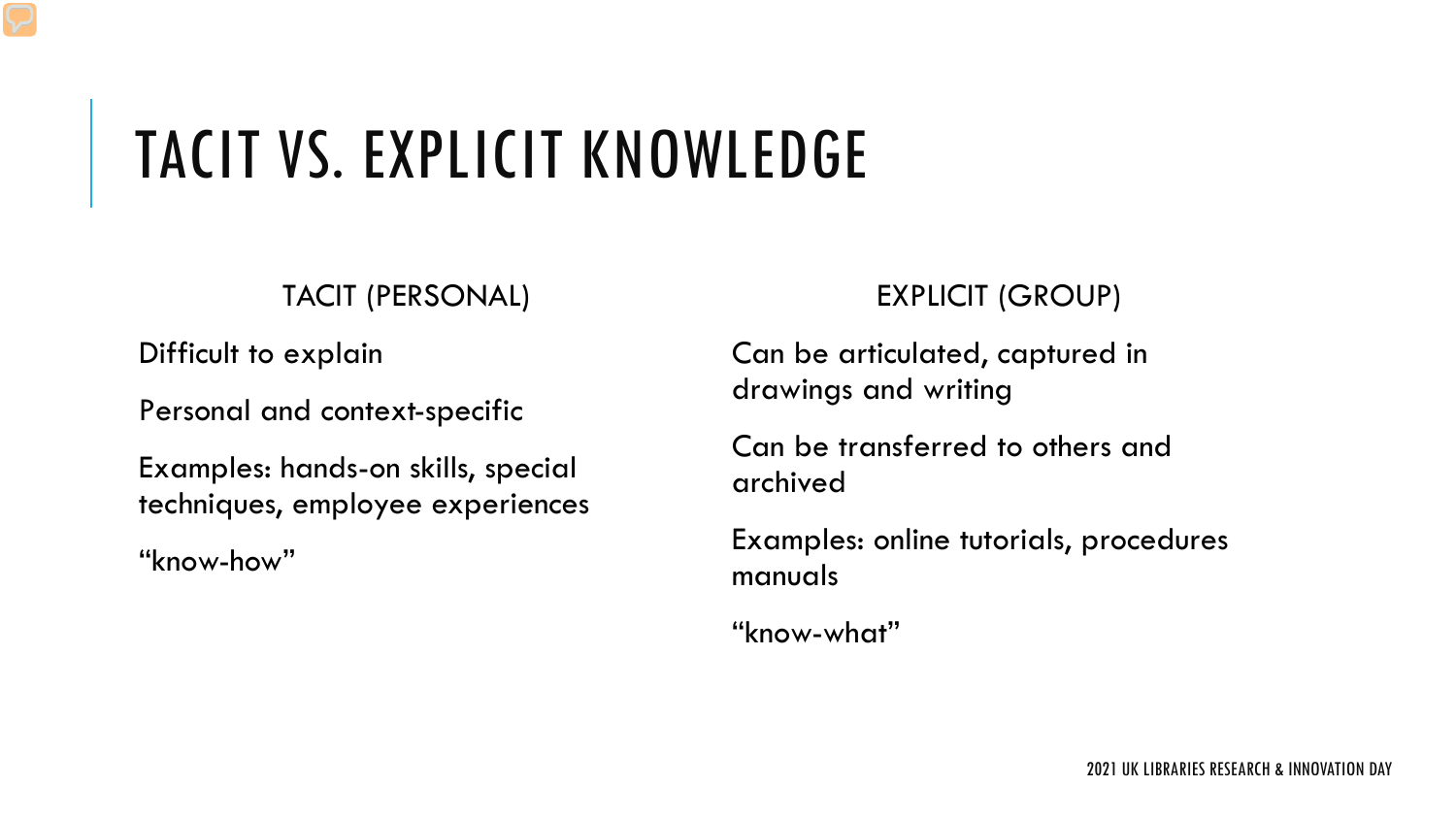#### KM AND LIBRARIES



ELLYSSA KROSKI SERIES EDITOR

"Books, journals, and technology are key components of any modern library, but a library's most valuable asset is its staff. Providing platforms that can capture the knowledge and expertise of your staff, and facilitate communication and professional development among them, is an investment that will only build in value over the years." – Valerie Forrestal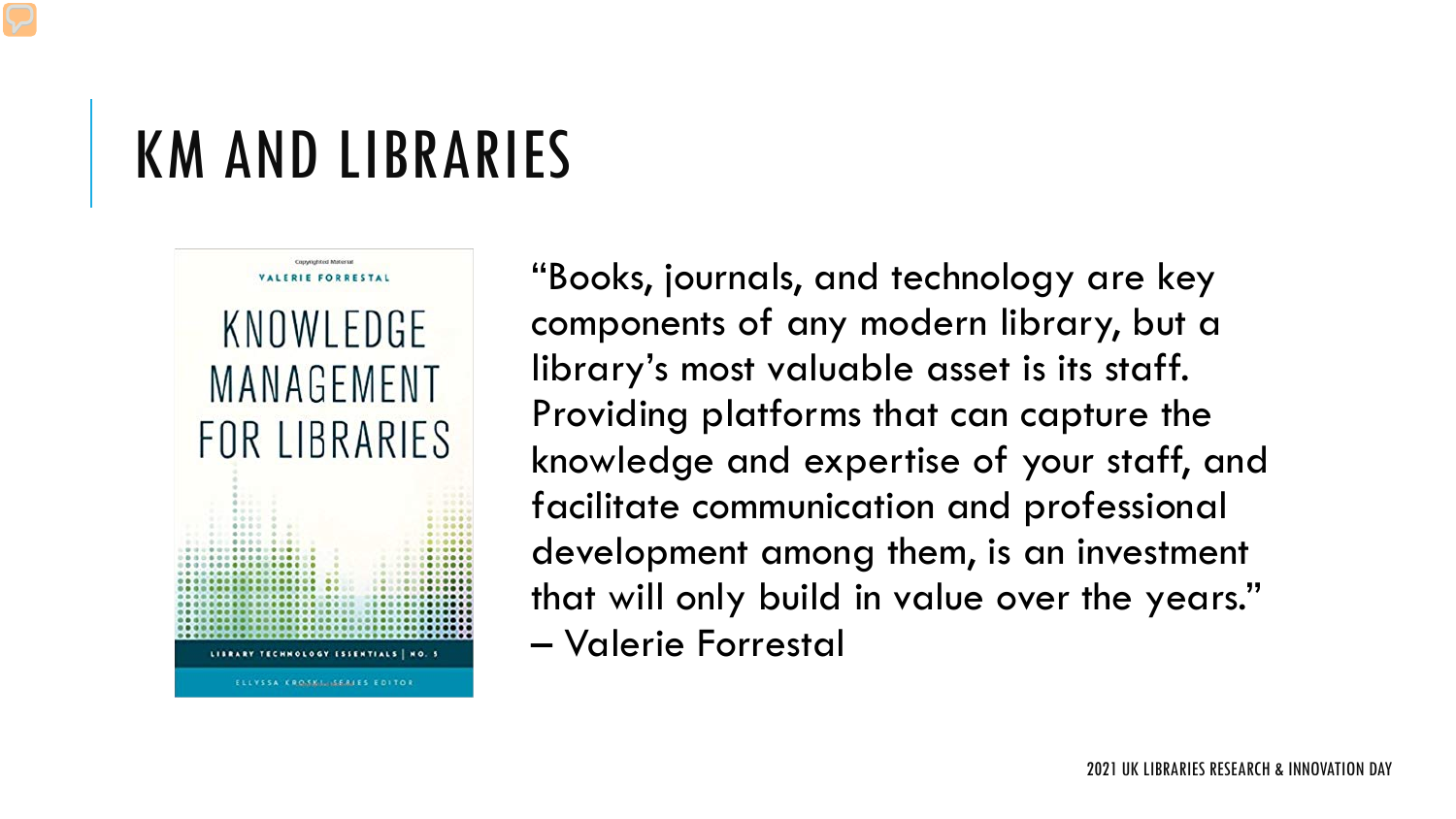## COMMON KM TOOLS



*<u>o* asana</u>









2021 UK LIBRARIES RESEARCH & INNOVATION DAY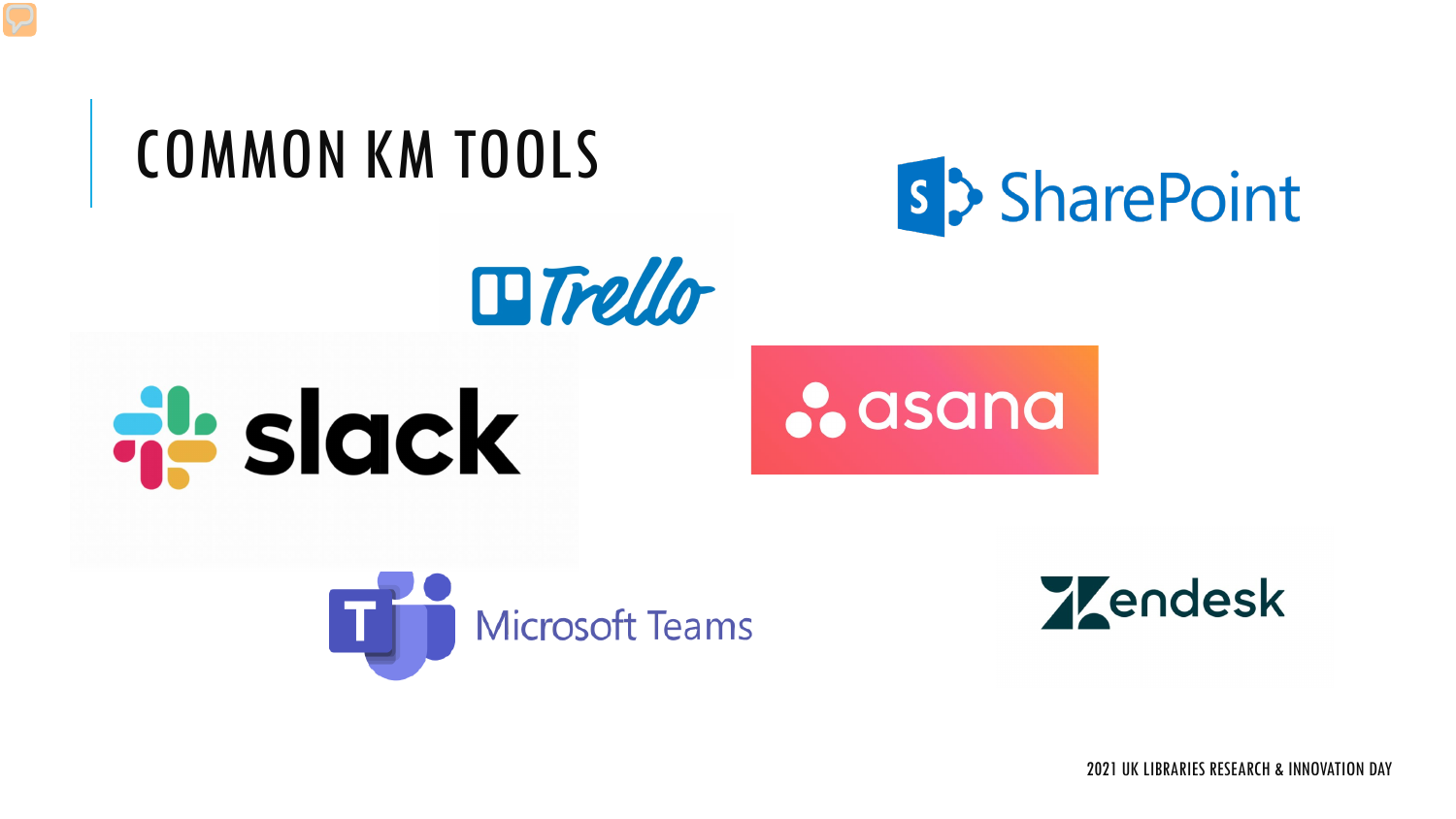#### USEFUL KM (LEARNING ENVIRONMENT) TOOLS

Job Aids Relationship Maps Routine SOP Audits Real-Time Storytelling Communities of Practice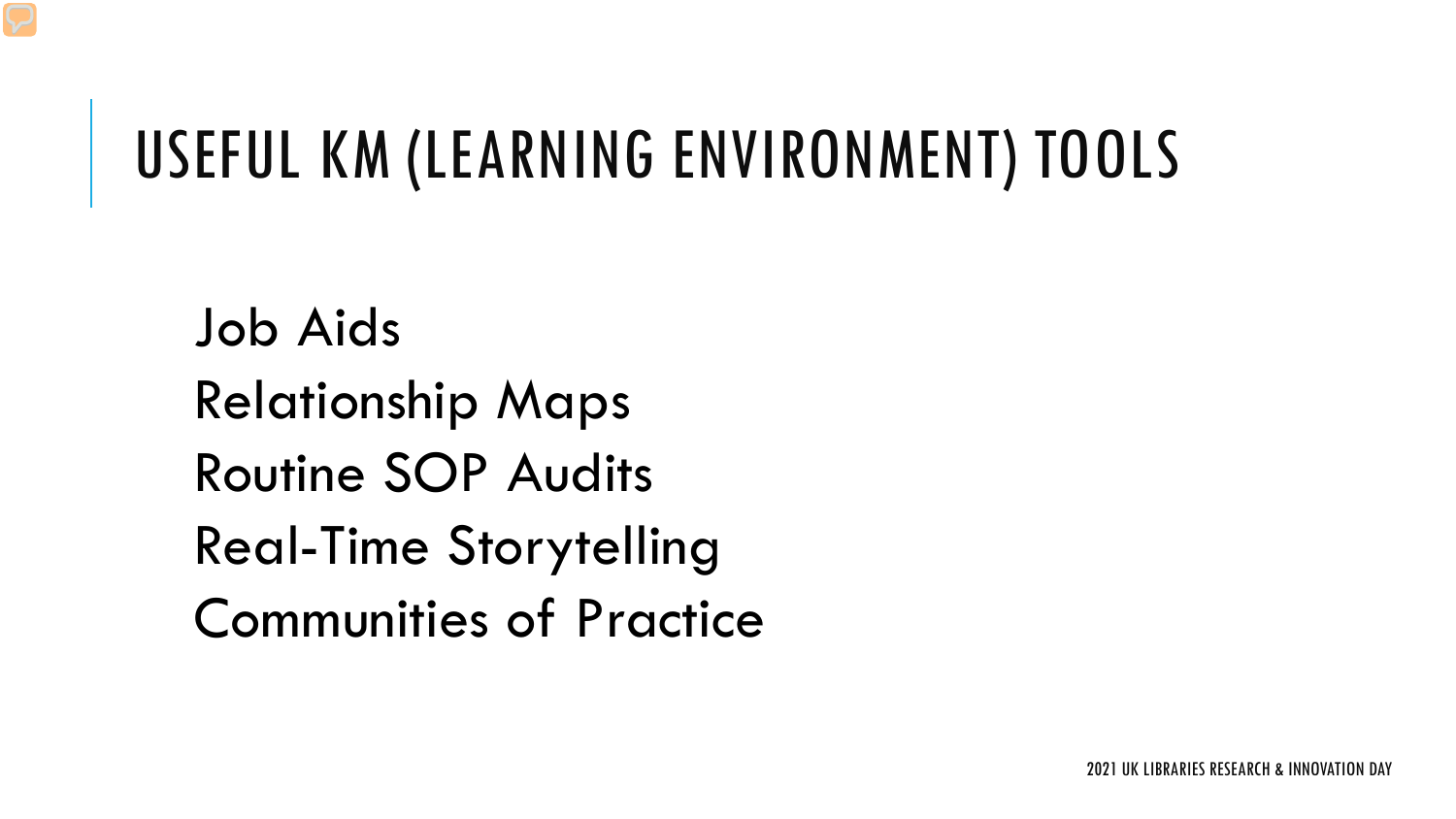## JOB AIDS

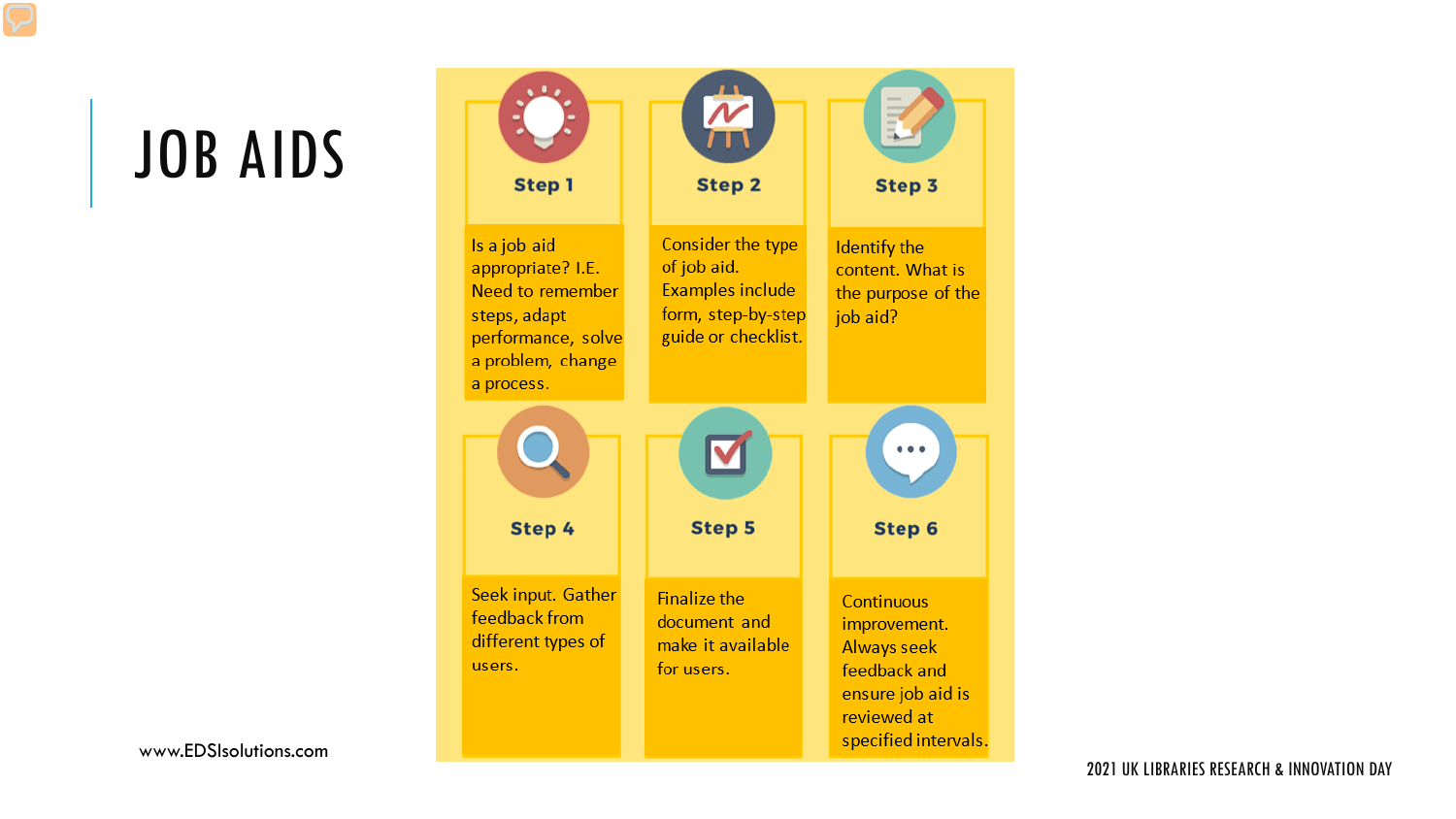#### RELATIONSHIP MAPS

#### YOUR RELATIONSHIP MAP



C Samuel Dergel, 2014 Source: http://dergelcfo.com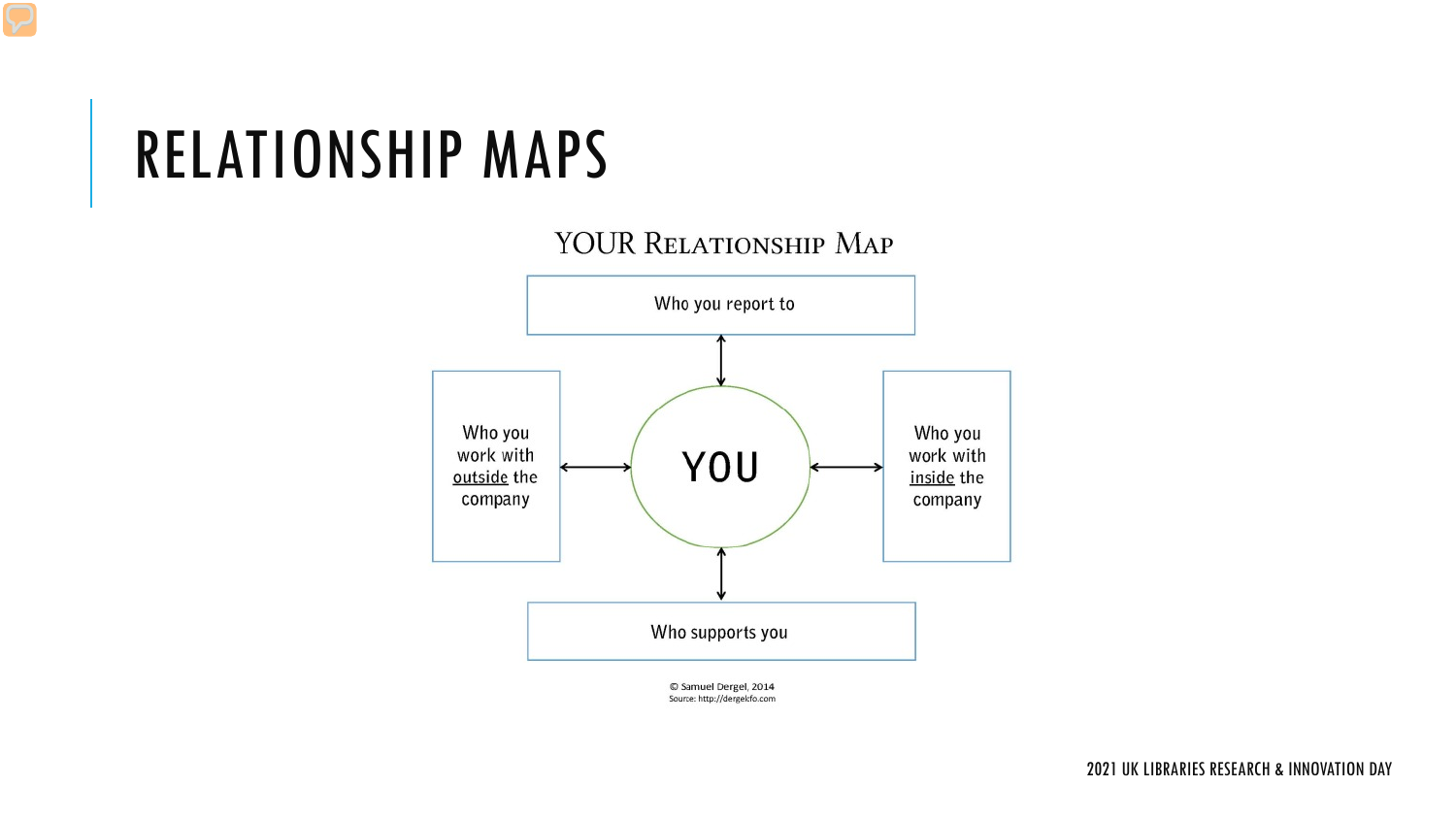### ROUTINE SOP AUDITS



[www.writingassist.com](http://www.writingassist.com/)

**Tiered Structure of a SOP**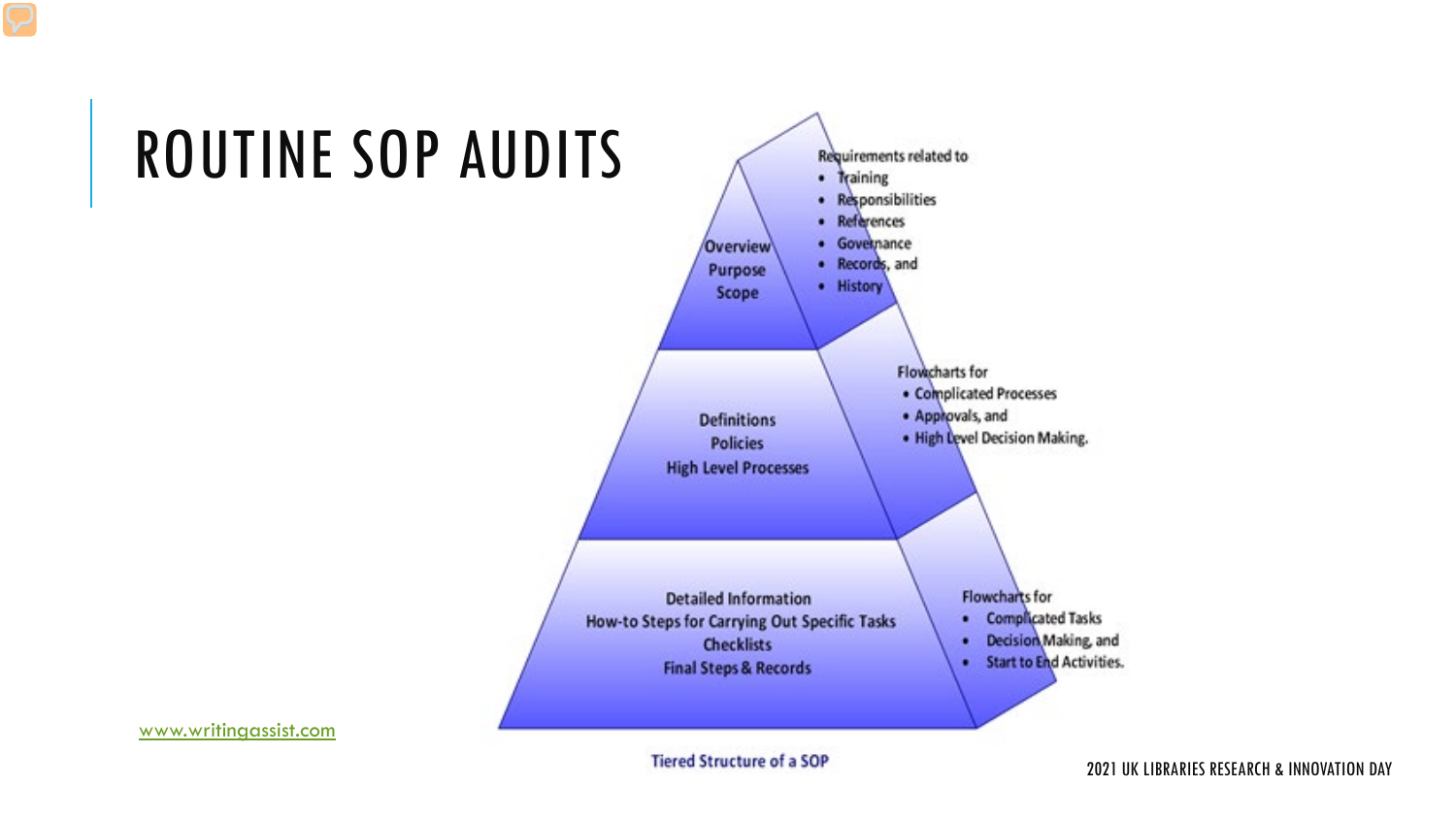#### REAL-TIME STORYTELLING



<https://elearningindustry.com/storytelling-for-elearning-tips-strategies-examples>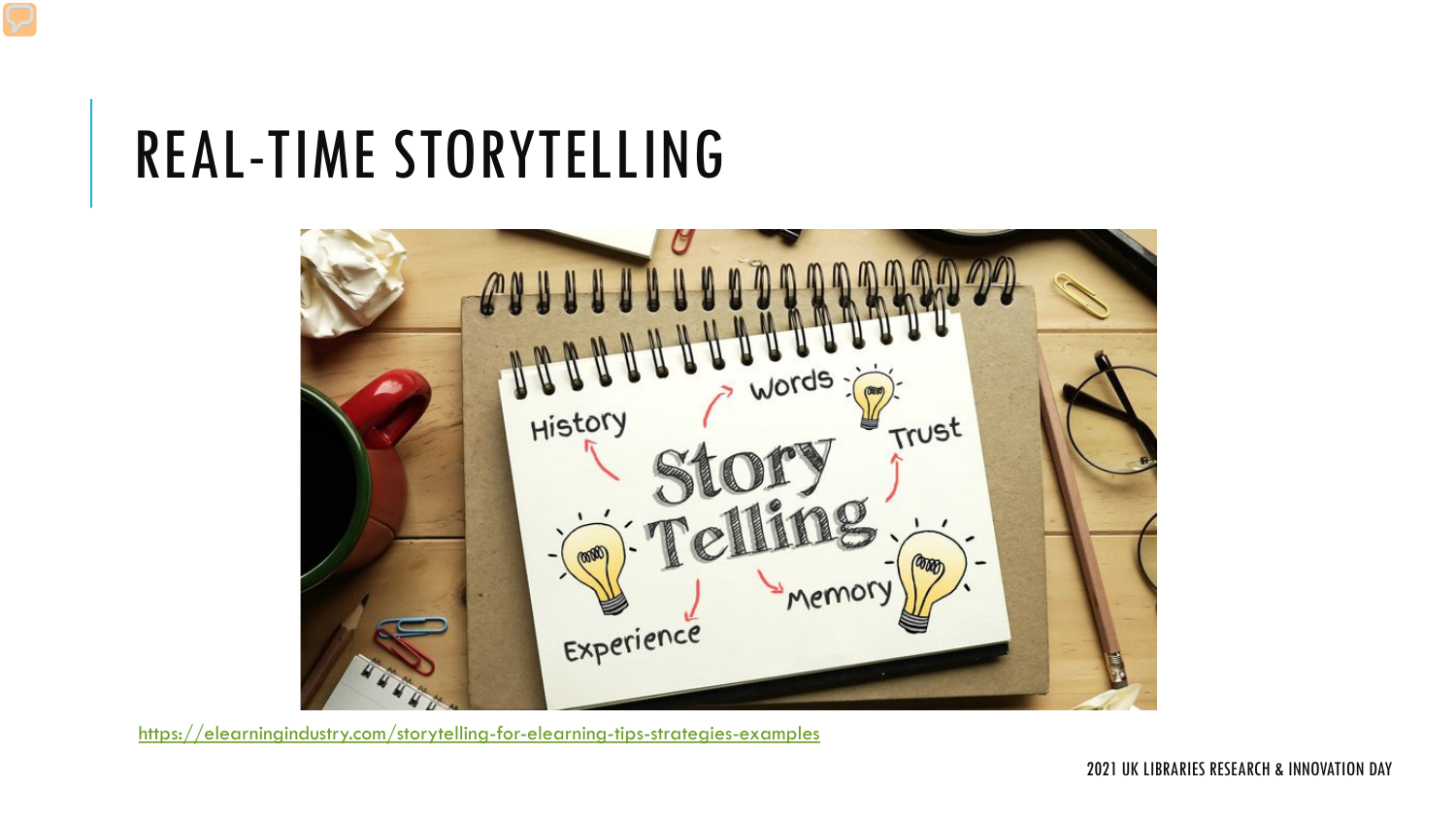### COMMUNITIES OF PRACTICE



Based on Allan, B. (2008). Knowledge creation within a community of practice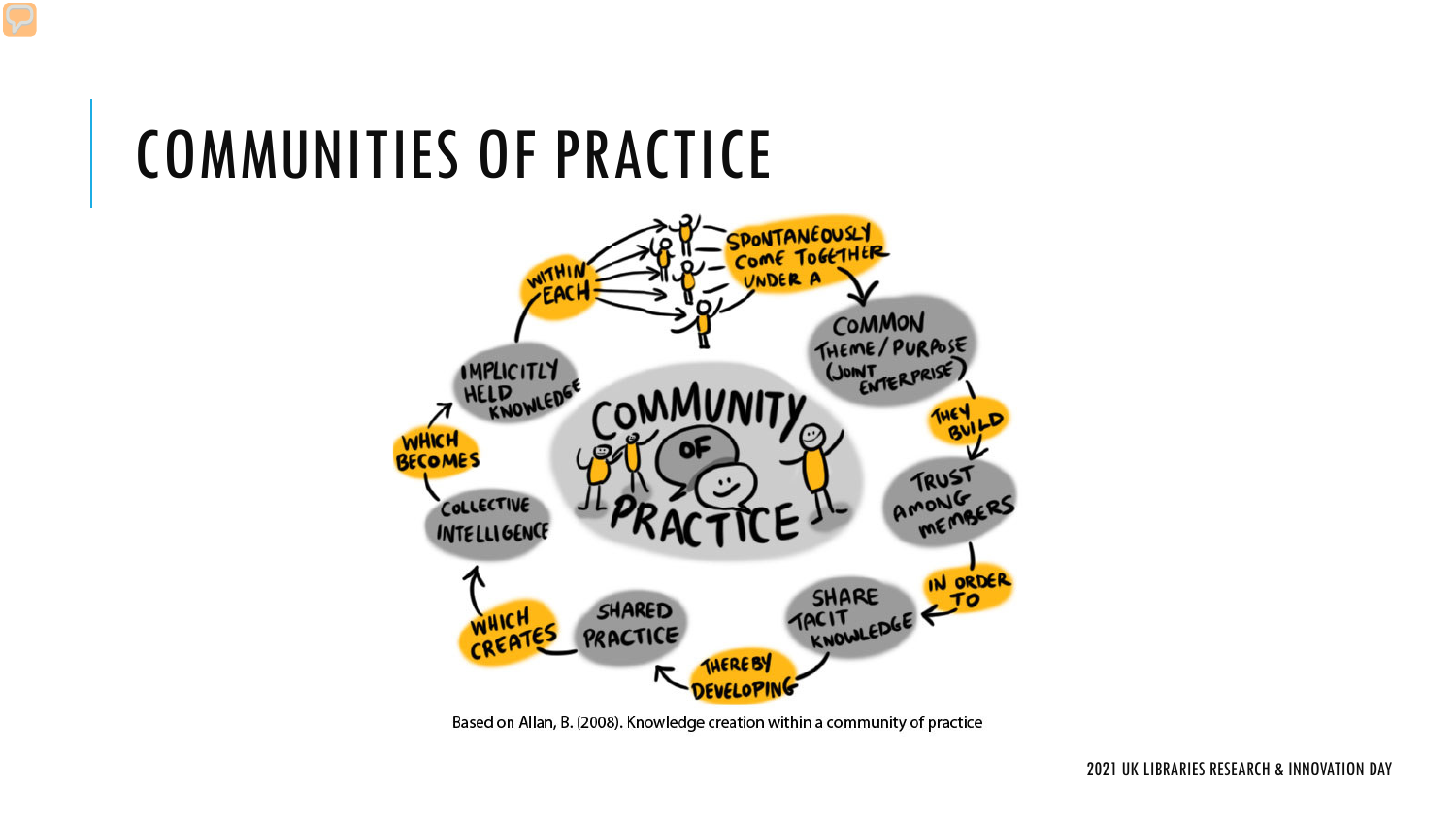Debra has been a senior legal researcher in your firm for well over 30 years and announces her retirement. Two weeks later, she is in Hawaii and you realize you don't have access to any of her files or documentation. What do you do?



Possible Strategies:

- Relationship Map
- **Storytelling**
- Job Aids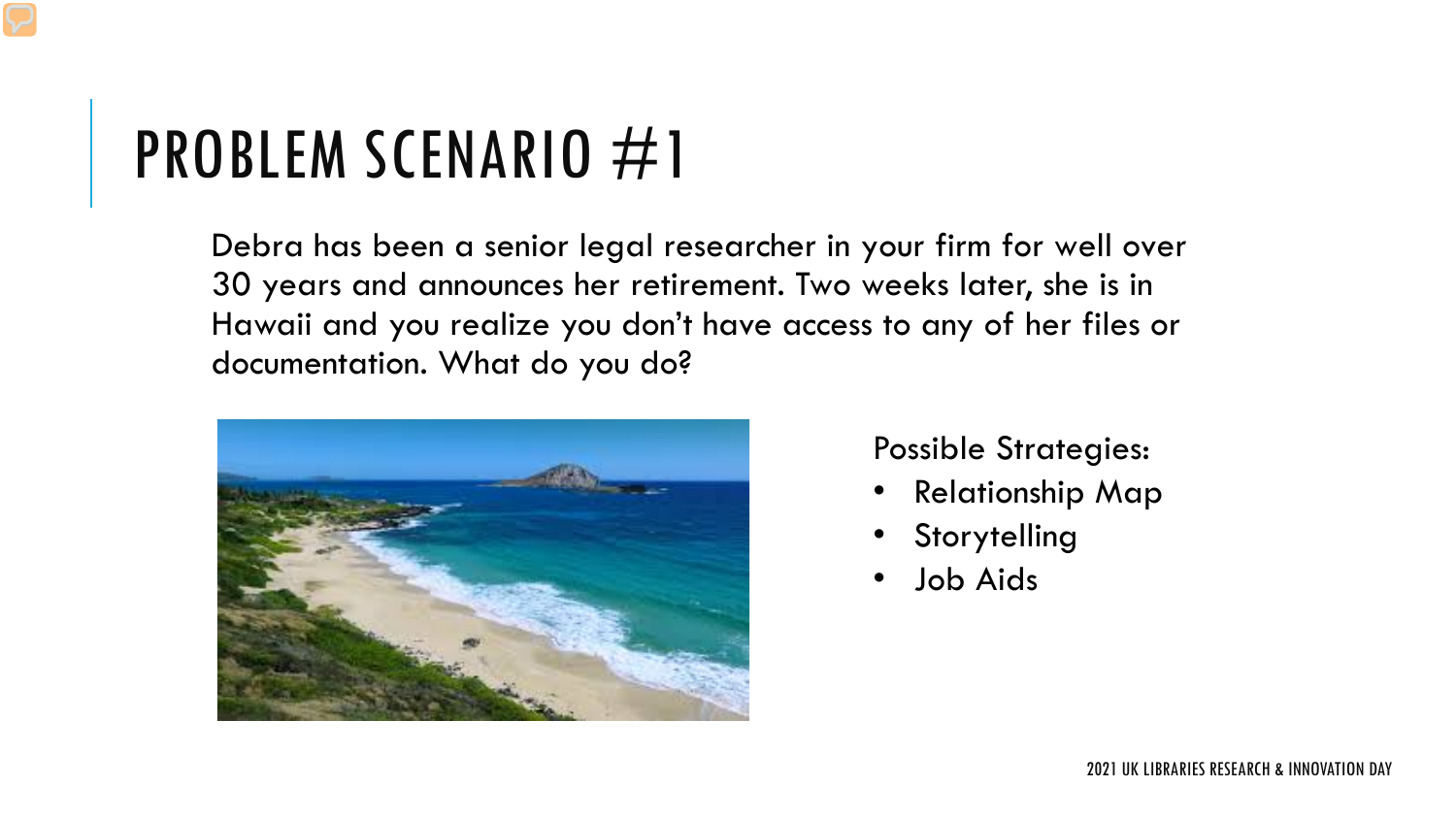Student workers at your circulation desk are consistently confused about how to register new community borrowers for library cards. What do you do?



https://alyse329.wordpress.com

#### Possible Strategies:

- SOP Audit
- Job Aids
- CoP for student workers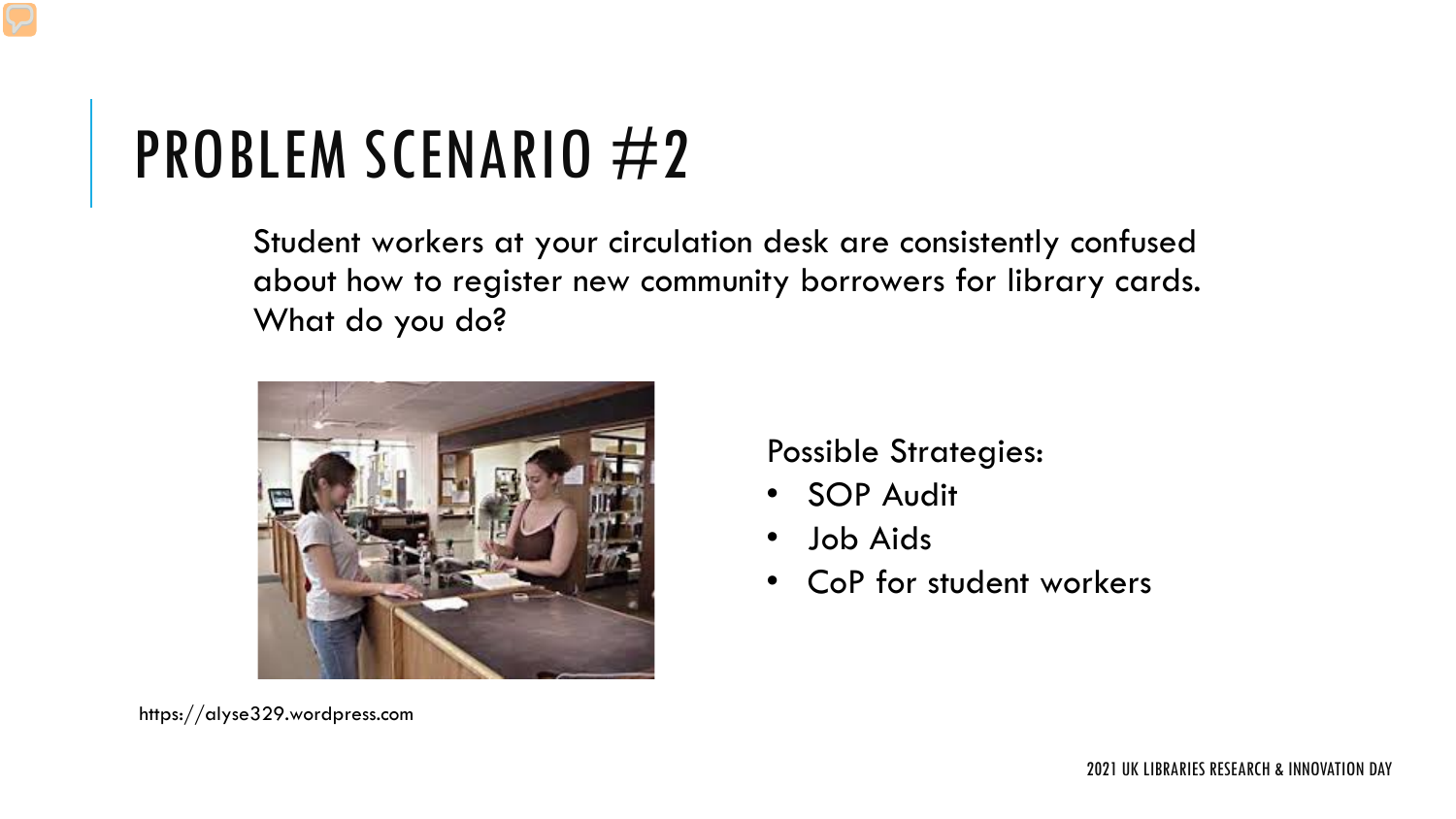

#### Possible Strategies:

- ?
- ?
- ?